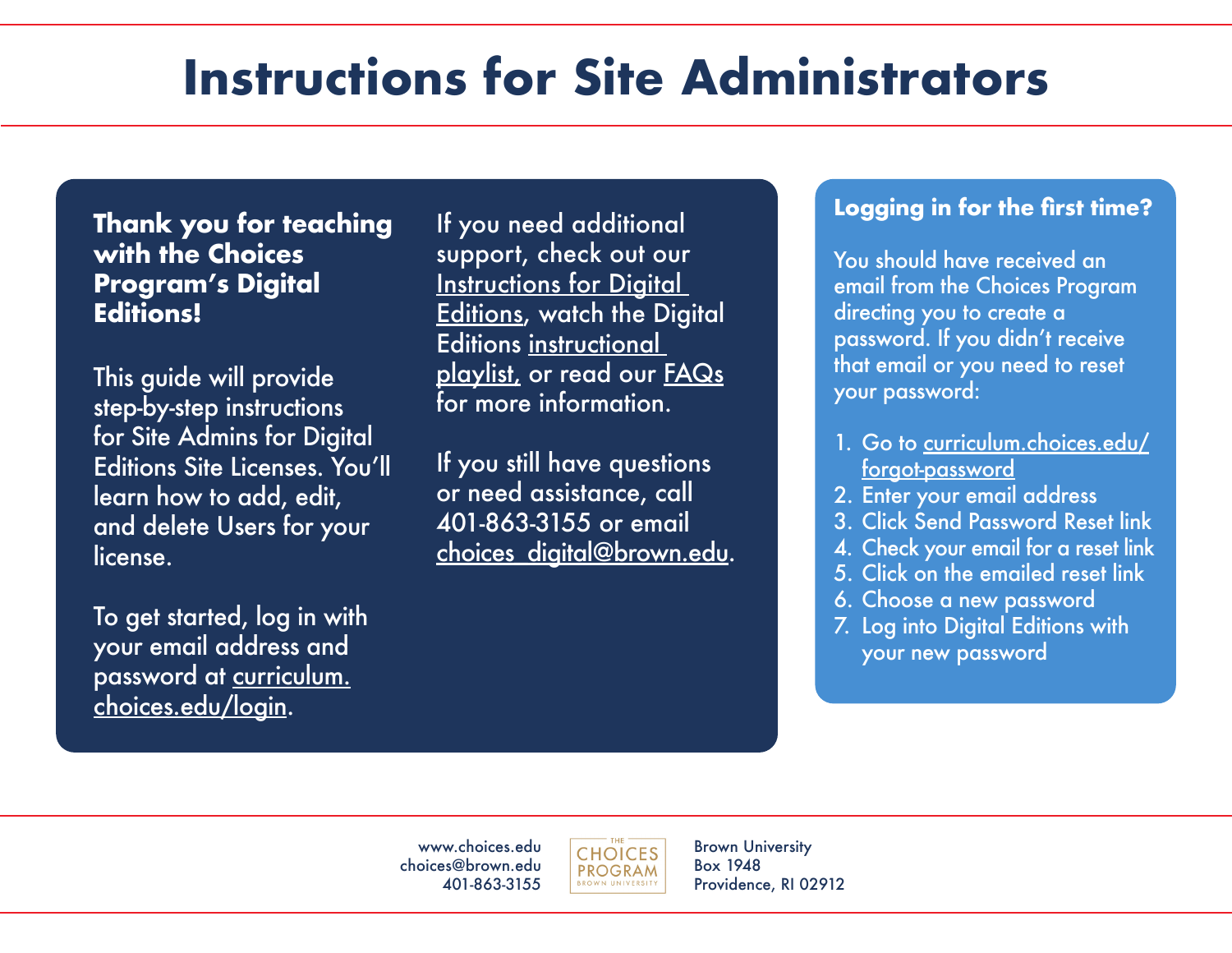## **Adding Users**

| If you're a Site Admin, click here<br>to see a list of all Users added to<br>your Site License.                                                                                                                                                        |                                                                         | Step 1: Click here to add Users.<br>You can add as many Users from<br>your Site as you want. |                               |
|--------------------------------------------------------------------------------------------------------------------------------------------------------------------------------------------------------------------------------------------------------|-------------------------------------------------------------------------|----------------------------------------------------------------------------------------------|-------------------------------|
| CHOICES   BROWN<br>PROGRAM UNIVERSITY<br><b>@</b> Dashboard                                                                                                                                                                                            | $\blacktriangleleft$<br>Users for Your School, District or Organization |                                                                                              | <b>P</b> Messages<br>Add User |
| <b>11</b> Users                                                                                                                                                                                                                                        | Show 10<br>entries                                                      |                                                                                              | Search for name or email      |
| <b>☆</b> My Account                                                                                                                                                                                                                                    | NAME<br>EMAIL                                                           | ROLE                                                                                         | <b>ACTIONS</b>                |
| Licenses                                                                                                                                                                                                                                               | <b>Your Name</b><br><b>Your Email Address</b>                           | Admin                                                                                        | $\overline{d}$                |
| Update Email/Password                                                                                                                                                                                                                                  | Showing 1 to 1 of 1 entries                                             |                                                                                              |                               |
| <b>O</b> Getting Started                                                                                                                                                                                                                               |                                                                         |                                                                                              |                               |
| <sup>O</sup> Help                                                                                                                                                                                                                                      |                                                                         |                                                                                              |                               |
| I Share Feedback                                                                                                                                                                                                                                       | Add User<br>Add a new user                                              |                                                                                              |                               |
| <b>☆ Admin View</b>                                                                                                                                                                                                                                    | NAME                                                                    |                                                                                              |                               |
| <b>&amp;</b> Logout                                                                                                                                                                                                                                    | Name                                                                    |                                                                                              |                               |
|                                                                                                                                                                                                                                                        | EMAIL                                                                   |                                                                                              |                               |
|                                                                                                                                                                                                                                                        | Email                                                                   |                                                                                              |                               |
|                                                                                                                                                                                                                                                        | ROLE                                                                    |                                                                                              |                               |
| Step 2: Add a User's name and email<br>address. Select either the "Admin" or<br>"Teacher" role from the drop down menu.<br>Note that other Admins can also manage<br>Users. New Users will receive an email<br>with login information. Click "Create." | Teacher<br>Create                                                       |                                                                                              |                               |